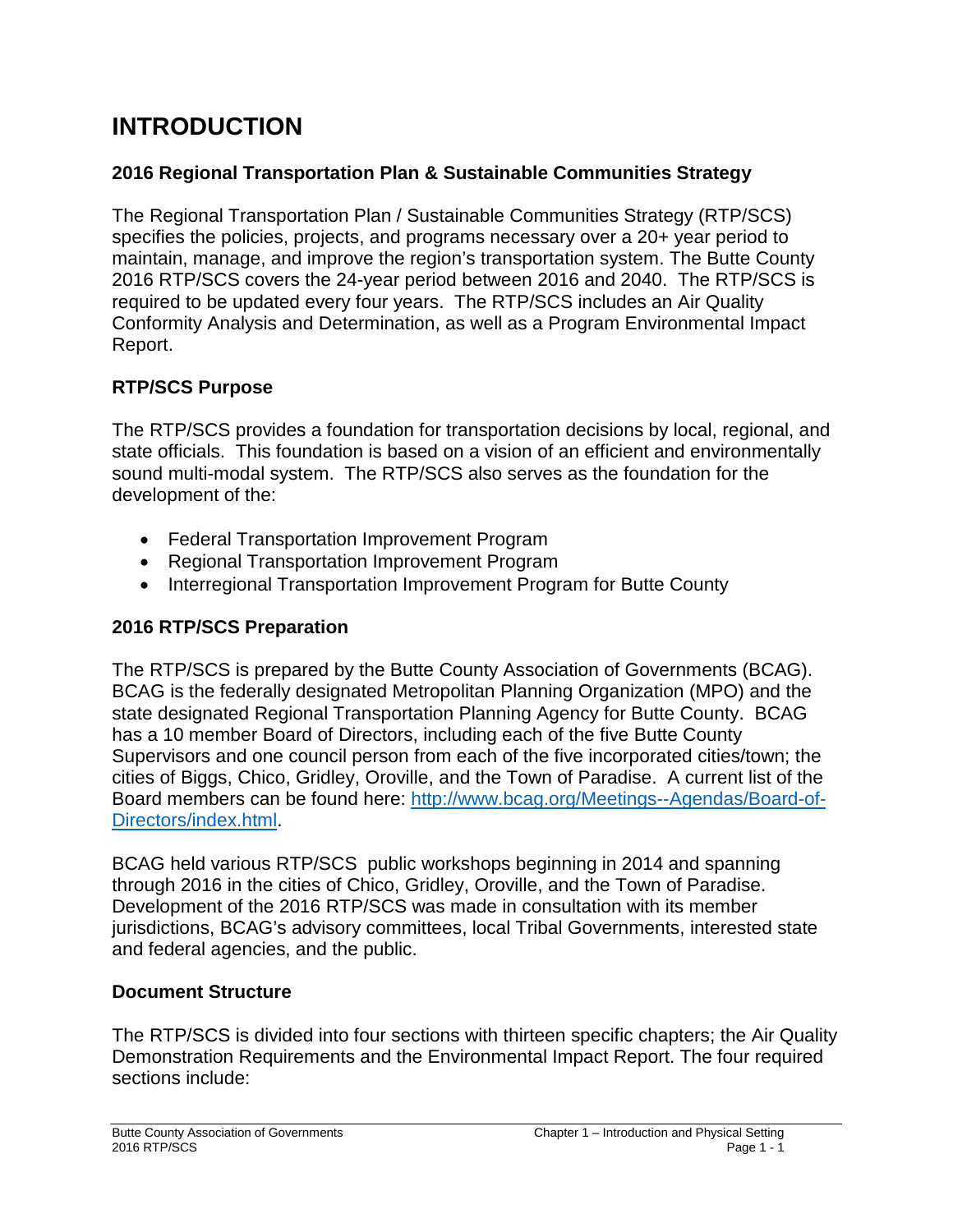- **1. Policy Element** Outlining the goals, policies, and objectives of the RTP
- **2. Action Element** Identifying each mode of transportation with recommended improvements by short range and long range plans
- **3. Financial Element** Identifying the funding strategy to implement the Action Element, including a set of recommended projects ensuring financial constraint
- **4. Sustainable Communities Strategy** Addressing SB 375 / Global Greenhouse Gas emissions
- **Air Quality Conformity Analysis and Determination (Appendix 1)**
- **Environmental Impact Report (Separate Attachment)**

# **Planning Process & Consultation**

The RTP/SCS is the result of a broad planning process. This process involves many government agencies, as well as private interests and the public. Early consultation workshops were held prior to development of the RTP/SCS document. BCAG first updated its Public Participation Plan prior to development the RTP/SCS. An early consultation outreach effort was made to Caltrans' suggested list of interested agencies, including various state and federal resource agencies, local Tribal Governments, interest groups, and BCAG's advisory committees. All public workshops were noticed in the local newspapers and held at various times during the day in order to give interested people various opportunities to be involved. In addition, the RTP/SCS was developed in consultation with its advisory committees, and presentations were made at the Board of Directors meetings which are open to the public. Appendix 3 documents the efforts made to engage the above listed groups.

All components of the Plan were distributed to the Transportation Advisory Committee (TAC). The TAC includes representatives from each of the cities, the county, and the state, as well as representatives from the public, the air district, and the Native American communities. Various government-to-government participation attempts to the local Rancherias were initiated by BCAG. Documentation of BCAG's public involvement outreach is included as an appendix. BCAG also sent correspondence to the surrounding counties, including Tehama County, Glenn County, and the Sacramento Area Council of Governments (SACOG).

An Interagency Consultation Review (ICR) Group is comprised of BCAG, the Butte County Air Quality Management District, Caltrans, FHWA, FTA, EPA, and the California Air Resources Board. The ICR was contacted via email to agree to the emissions analysis and conformity determination requirements applicable to the RTP/SCS. All pertinent material concerning air quality was reviewed with the ICR group.

Butte County is home to five local Native American Rancherias. These include Berry Creek Rancheria, Mechoopda India Tribe of the Chico Rancheria, Enterprise Rancheria, Mooretown Rancheria and KonKow Valley Band of Maidu Indians. Each Rancheria is contacted concerning the development of the RTP/SCS. In addition, those Rancherias expressing an interest regarding BCAG's planning and programming activities receives an agenda to the BCAG TAC meetings, which include any RTP/SCS development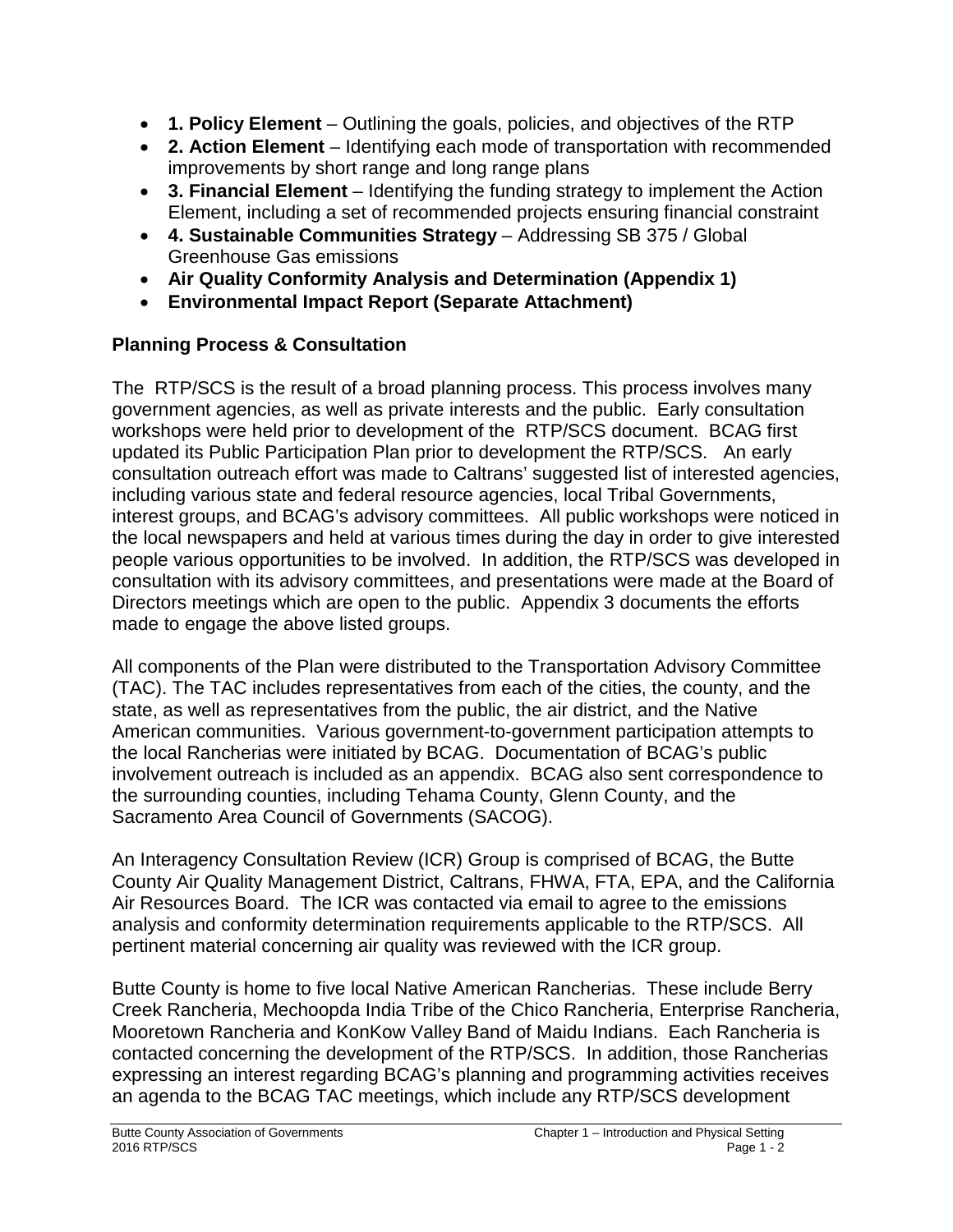material. BCAG has also extended several invitations to provide government-togovernment at site workshops concerning the RTP, as well as any other transportation related workshops. Currently, two Rancheria representatives have attended the BCAG Transportation Advisory Committee meetings.

BCAG will continue to attempt to engage the resource agencies in BCAG's metropolitan planning process. BCAG has maintained a positive working relationship with all interested agencies and individuals. BCAG maintains and "email interest" distribution list for any individual, agency or private company wishing to be involved on its various planning, programming and project development activities. The RTP/SCS is intended to be consistent with the California Transportation Plan (CTP) developed by Caltrans.

### **Sustainable Communities Strategy Requirements**

In 2008, Senate Bill 375 (SB 375), also known as the Sustainable Communities and Climate Change Act of 2008, was passed as the mechanism to implement passenger vehicle greenhouse gas reductions outlined in Assembly Bill 32 (AB 32).

Under SB 375, BCAG, as the region's Metropolitan Planning Organization (MPO), has been designated by the state to prepare the area's "Sustainable Communities Strategy" (SCS) as an additional component of the 2016 RTP. The SCS demonstrates the integration of land use, housing, and transportation for the purpose of reducing greenhouse gas (GHG) emissions from passenger vehicles. In addition, SB 375 amends CEQA to provide incentives for residential and residential mixed use projects that help to implement the 2016 RTP/SCS.

The SCS has been prepared by BCAG as an integrated component of the RTP's Action Element, with the majority of the documentation being included within Chapter 4 – Sustainable Communities Strategy. Specific requirements of SB 375, and the locations in which these have been addressed within the 2016 RTP/SCS, is included as Appendix 7.

#### **Regulatory Requirements**

BCAG, as the RTPA, is required by State law to prepare the RTP/SCS and transmit it to the California Transportation Commission (CTC) and the California Department of Transportation (Caltrans) every four years. The RTP/SCS is required to be developed as per State legislation, Government Code Section 65080 et seq. of Chapter 2.5, and Federal legislation, U.S. Code, Title 23, Sections 134 and 135, et seq.

The RTP/SCS is required to contain a Policy, Action, Financial Element, Sustainable Communities Strategy (SCS), and to reference environmental and air quality documents. The RTP/SCS is to be adopted by the BCAG Board of Directors, and then submitted to Caltrans and the CTC. State regulations require the SCS be distributed to the California Air Resources Board for approval, once adopted by the BCAG Board of Directors. Federal regulations issued by the Federal Highway Administration (FHWA)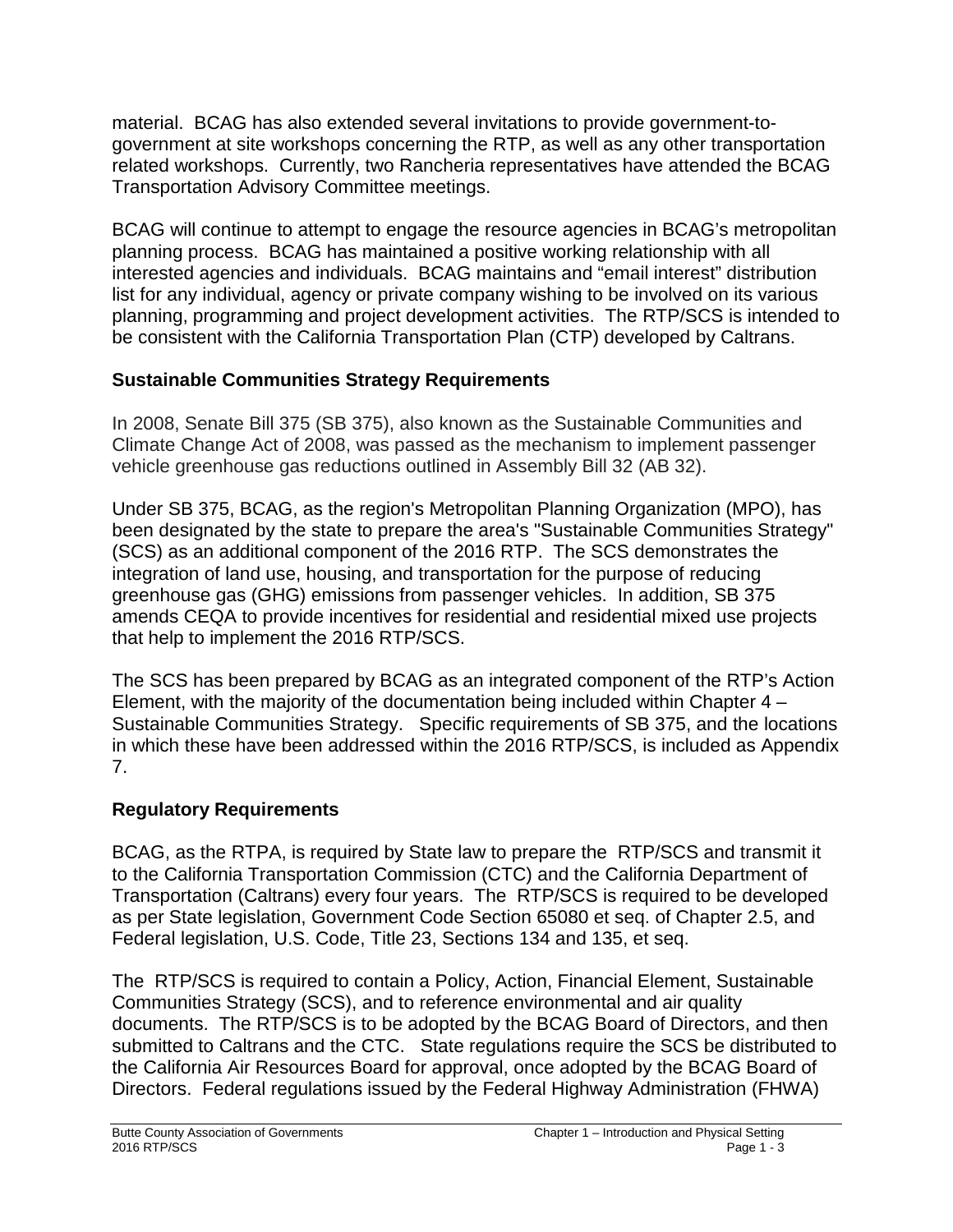and the Federal Transit Administration (FTA) also require the development and adoption of an RTP/SCS.

### **Air Quality Requirements**

The purpose of the air quality conformity determination is to ensure that BCAG's plans and programs "conform" to all applicable federal air quality requirements. The last conformity determination was adopted by the BCAG Board of Directors on September 27th, 2016 as part of adoption to the 2013 FTIP and amendment to the 2008 RTP. This conformity determination relied on a previous regional emissions analysis.

Transportation conformity is required under Clean Air Act section 176(c) (42 U.S.C. 7506 (c)) to ensure that federally supported highway and transit project activities are consistent with ("conform to") the purpose of the State Implementation Plan (SIP). This ensures that transportation activities will not cause new air quality violations, worsen existing violations, or delay timely attainment of the relevant national ambient air quality standards (NAAQS). Conformity currently applies under EPA's rules to areas that are designated non-attainment, and those re-designated to attainment after 1990 ("maintenance areas").

The transportation air quality conformity determination shows that transportation projects programmed in the 2017 Butte County Federal Transportation Improvement Program (FTIP) and 2016 RTP/SCS are consistent with the applicable SIP. Within 6 months after the adoption of the Plan, both the Plan and Program will be reviewed to ensure consistency between the two.

#### **Butte County's Air Quality Status**

# **Ozone**

Butte County was previously designated "basic subpart 1 non-attainment" for ozone under EPA's 1997 8-hour ozone National Ambient Air Quality Standards (NAAQS). However, the current classification for the Butte County federal nonattainment area for the 1997 ozone NAAQS is marginal nonattainment. Because of this designation, transportation projects occurring within Butte County are subject to an air quality conformity determination for the ozone precursors Reactive Organic Gases (ROG) and Oxides of Nitrogen (NOx).

Previously, under EPA's 1-hour ozone rule, Butte County was designated "nonattainment – transitional" (Section 185A) and was not required to develop an attainment SIP with an emissions budget.

Also, effective July 20, 2016, Butte County is designated marginal nonattainment for the 2008 ozone NAAQS. EPA has proposed to revoke the 1997 ozone standards one year after the effective date. Under this proposal, BCAG is required to prepare a new conformity determination by July 20, 2013 in order to demonstrate conformity for the 2008 ozone NAAQS.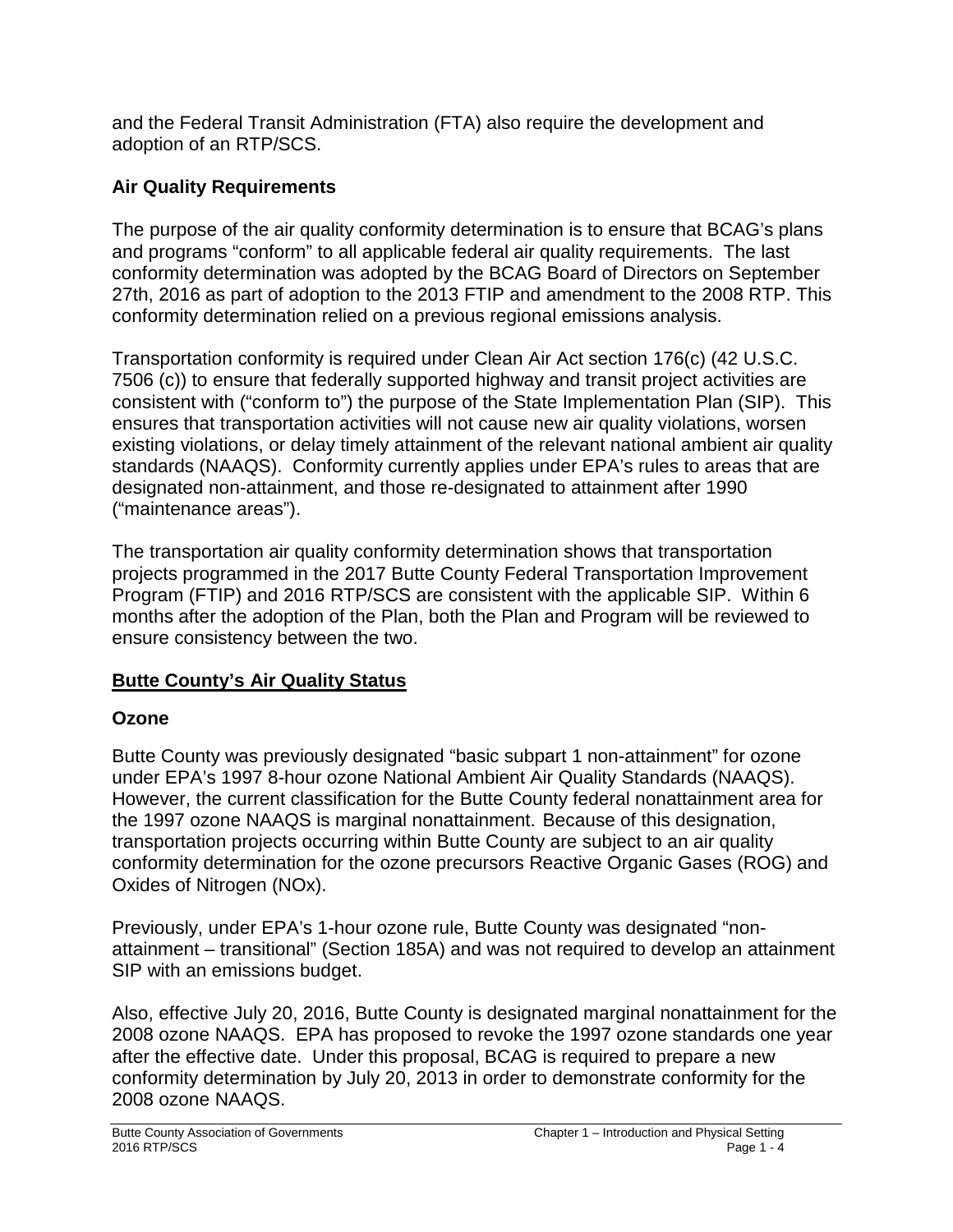Since no emissions budget exists from a prior SIP submittal that has been found adequate by EPA, or was part of an approved SIP, an interim conformity test applies. In order to make a conformity determination under the federal 8-hour standard, future emissions of ROG and NOx must be no greater than 2002 emissions levels, or the build/no-build test must be passed.

#### **Carbon Monoxide**

As a result of a 1998 SIP revision approved by EPA, Butte County (Chico Urbanized area) was redesignated from non-attainment to attainment with a Maintenance SIP for carbon monoxide (CO). In 2007, the 1998 Maintenance SIP was updated by ARB and approved by EPA for the second decade of the maintenance period. Conformity applies for CO through 2018. The current emission budget is for the second Maintenance SIP. As a maintenance area, BCAG continues to be required to demonstrate conformity for CO.

In order to show conformity for CO, BCAG must show that future emissions will be less than the CO emissions budget assigned to Butte County (budget test). Butte County's emissions budget of 80-tons per day is specified in the *2004 Revision to the California State Implementation Plan for Carbon Monoxide*. EPA published a direct final rulemaking approving the plan on November 20, 2005, effective January 30, 2006. Based on the designated maintenance status, Butte County needs to demonstrate that vehicular emissions forecasts will not exceed 80 tons/day and are consistent with the applicable State Implementation Plan (SIP).

# **Fine Particulate Matter (PM2.5)**

Effective December 14, 2009, Butte County (partial) was designated as non-attainment for fine particulate matter (PM2.5) under the EPA 2006 24-hour PM2.5 NAAQS. Transportation conformity for the 2006 PM2.5 NAAQS applies one year after the effective date. Therefore, Butte County conformity applies December 14, 2010.

As a newly designated non-attainment area for PM2.5, no emissions budget currently exists from an approved SIP, therefore an interim conformity test applies. In order to make a conformity determination under the 2006 24-hour PM2.5 standard, future emissions of PM2.5 and NOx must be no greater than 2008 emissions levels, or the build/no-build test must be passed.

The complete Air Quality Conformity Analysis and Determination is included as Appendix 1.

# **California Environmental Quality Act (CEQA)**

BCAG has determined that a program-level environmental impact report (EIR) is required for the 2016 RTP/SCS pursuant to the requirements of the California Environmental Quality Act. A program EIR is described as an EIR which may by prepared on a series of actions that can be characterized as one large project and are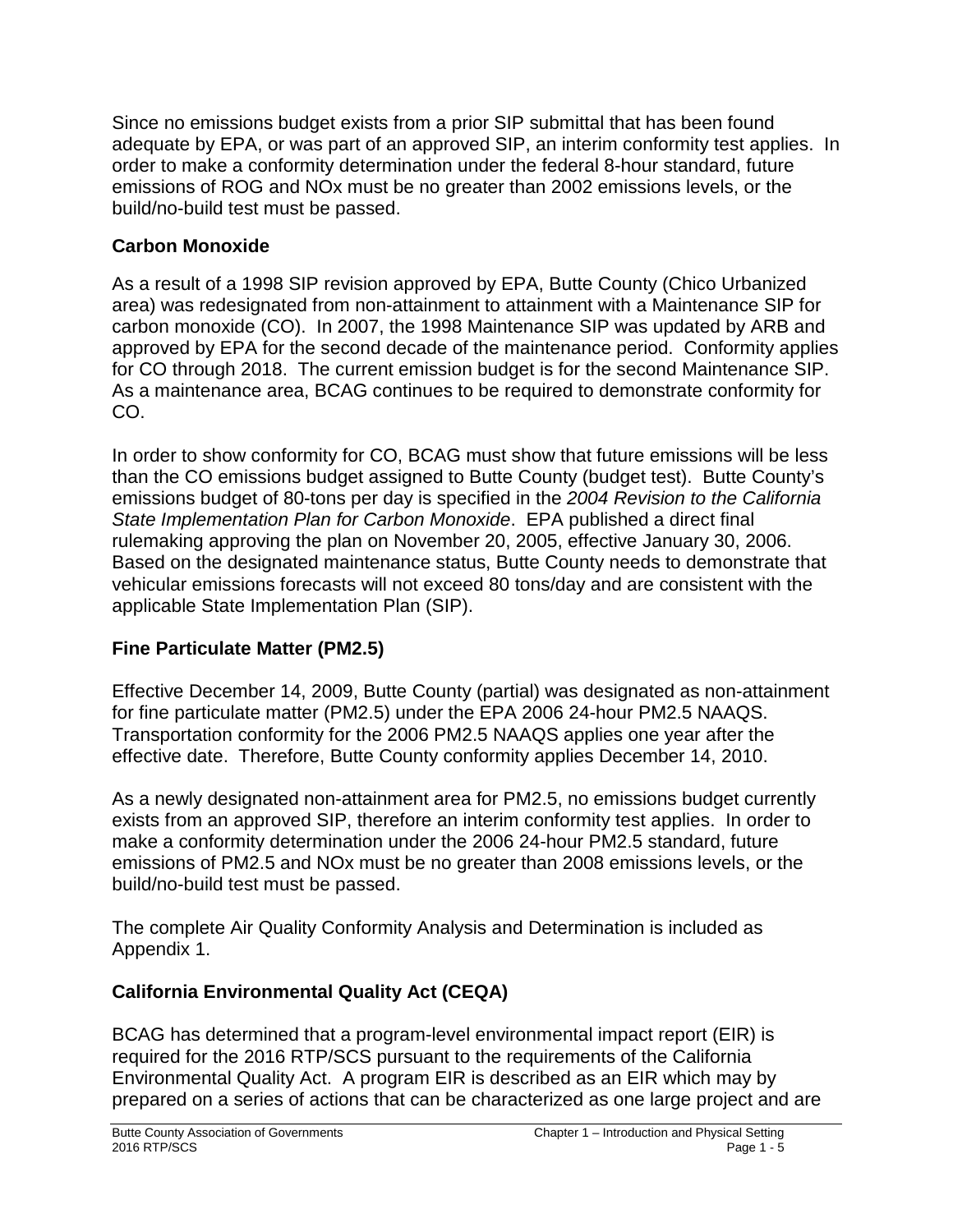related either: (1) geographically, (2) as logical parts in the chain of contemplated actions, (3) in connection with issuance of rules, regulations, plans or other general criteria to govern the conduct of a continuing program, or (4) as individual activities carried out under the same authorizing statutory or regulatory authority hand having generally similar ways. A program-level analysis EIR *will be* prepared in accordance with the Public Resources Code sections relevant to CEQA and the CEQA Guidelines. The EIR informs the decision-makers, agencies, and the public of the broad environmental effects of the proposed 2016 RTP/SCS project and will be used to evaluate subsequent projects and activities under the 2016 RTP/SCS.

#### **Title VI**

Title VI of the Civil Rights Act of 1964 set a standard that authoritatively outlawed discrimination in the conduct of all federal activities. It reads as follows: "No person in the United States shall, on the ground of race, color, or national origin be excluded from participation in, be denied the benefits of, or be subjected to discrimination under any program or activity receiving Federal financial assistance." Although considerable progress has been made during the 1990's, individuals both inside and outside government are troubled by the high and adverse environmental impacts of private or governmental actions that fall disproportionately on populations protected by laws such as the civil rights act. The term "environmental justice" was created by people concerned that everyone within the United States deserves equal protection under the county's laws. Executive Order 12898 issued in 1994, responded to this concern by organizing and explaining in detail the federal government's commitment to promote environmental justice. Each Federal agency was directed to review its procedures and to make environmental justice part of its mission by identifying and addressing the effects of all programs, policies, and activities on minority and low-income populations.

FHWA and FTA guidance on Environmental Justice (EJ) requires that the Metropolitan Planning Organization (MPO) ensure that traditionally underrepresented groups are engaged in the regional transportation planning process and demonstrate how their influence and feedback impacted development of the RTP/SCS. Further, the guidance also requires an evaluation of the adopted plan to ensure that there is no disparate negative impact borne by low-income or minority communities. FHWA and FTA have embraced the principles of environmental justice as a means toward improving the transportation decision-making process. There are three fundamental principles at the core of EJ:

- To avoid, minimize, or mitigate disproportionately high and adverse human health and environmental effects, including social and economic effects, on minority populations and low-income populations.
- To ensure the full and fair participation by all potentially affected communities in the transportation decision-making process.
- To prevent the denial of, reduction in, or significant delay in the receipt of benefits by minority and low-income populations.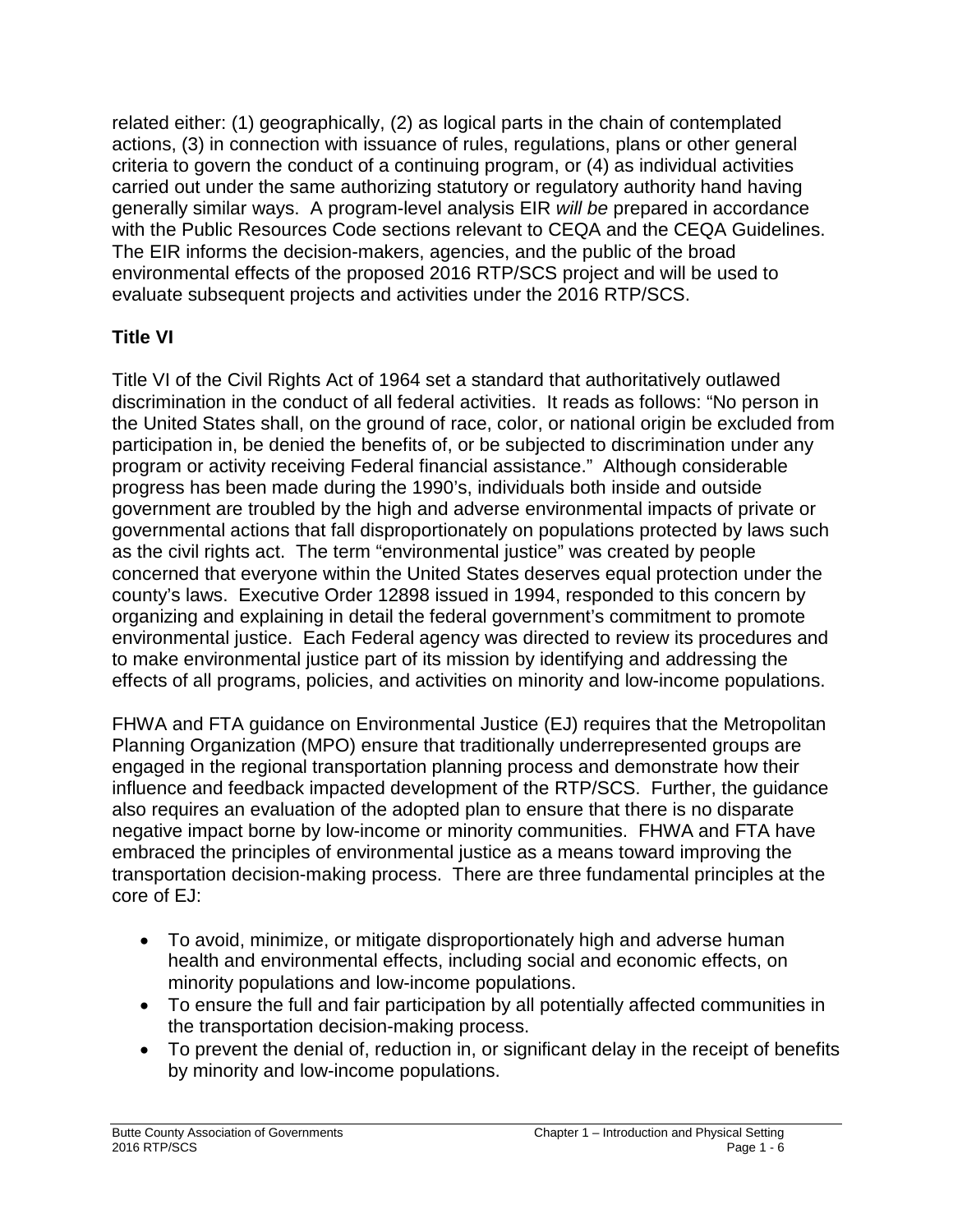Environmental Justice is applicable at the project level when project sponsors are proposing to build a new project in a local community and federal funds are involved. Unfortunately, neither Title VI nor Executive Order 12898 prescribes the specific methods and process for ensuring environmental justice in transportation planning.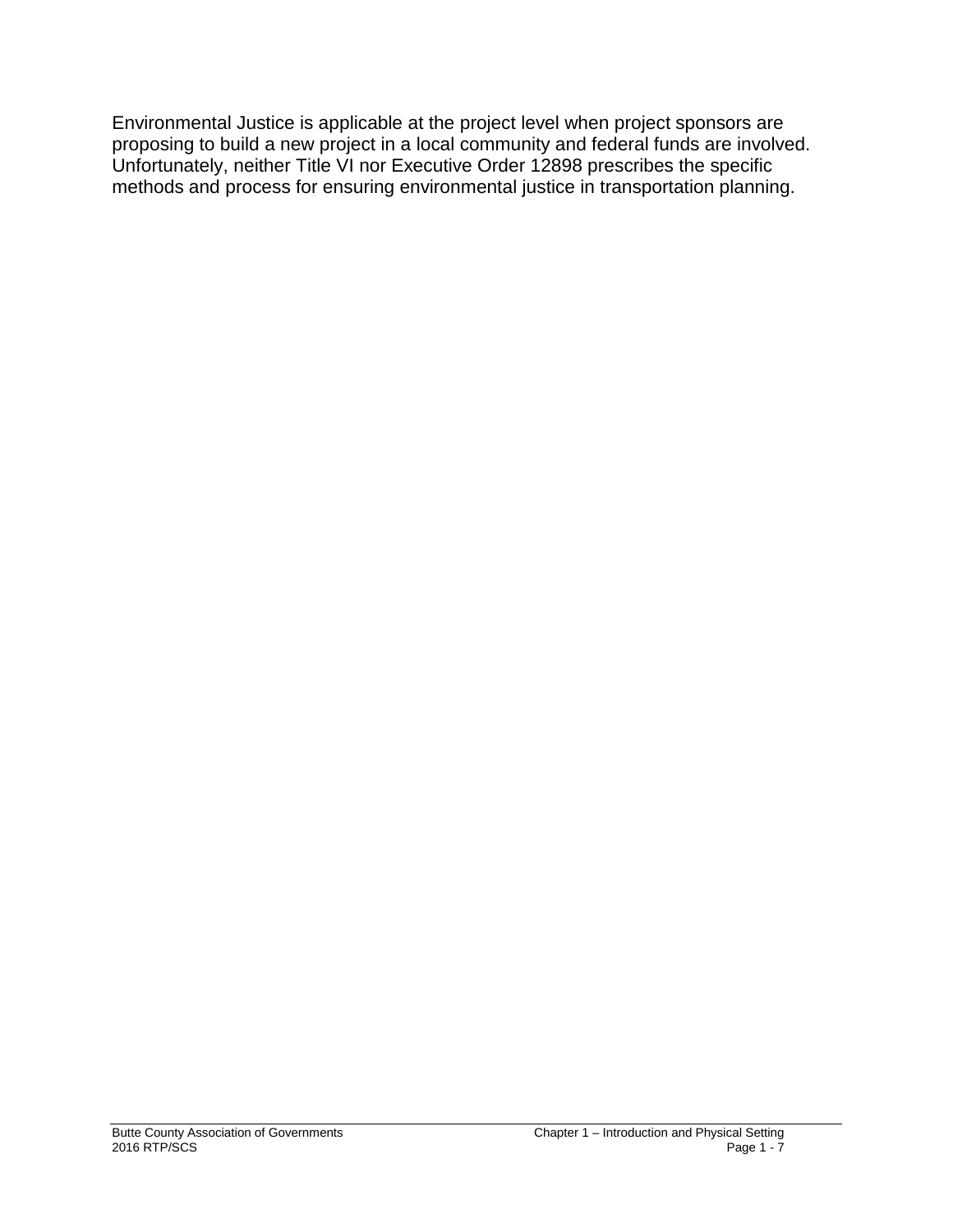# **PHYSICAL SETTING**

Butte County encompasses approximately 1,665 square miles in north central California (Figure 1-1). The western part of the county is located in the northern Sacramento Valley, while the eastern portion extends into the foothills of the Cascade and Sierra Nevada Mountain Ranges. Elevations range from 50 feet above sea level at Butte Sink along the Sacramento River at the southwest portion of the county, to 7,087 feet above sea level at Humboldt Summit near the county's northeastern border.

Butte County has five incorporated cities which range from small farming communities to regional urban centers. The Cities of Biggs and Gridley are located about five miles apart in the valley area in the southwest portion of the county, while the City of Chico is located further north in the western valley area. The City of Oroville, the County seat, is located along the Feather River in the southern portion of the county, and the Town of Paradise is on a ridge in the foothills near the center of the county (Figure 1-2).

Numerous unincorporated communities also dot Butte County. Feather Falls, Berry Creek, and Brush Creek are in the foothills in the southeastern portion of the county, while Paradise Pines, Magalia, Stirling City, Forest Ranch, Cohasset, and Butte Meadows are in the foothills in the northeastern area. The western portion of the valley includes the communities of Dayton, Durham, Nelson, and Richvale, with Palermo, Honcut, Cherokee and Forbestown further to the east (Figure 1-2).

Butte County is home to five local Native American Rancherias. These include Berry Creek Rancheria, Mechoopda Indian Tribe of the Chico Rancheria, Enterprise Rancheria, Mooretown Rancheria and KonKow Valley band of Maidu Indians. The location of these Rancherias is also included as part of Figure 1-2.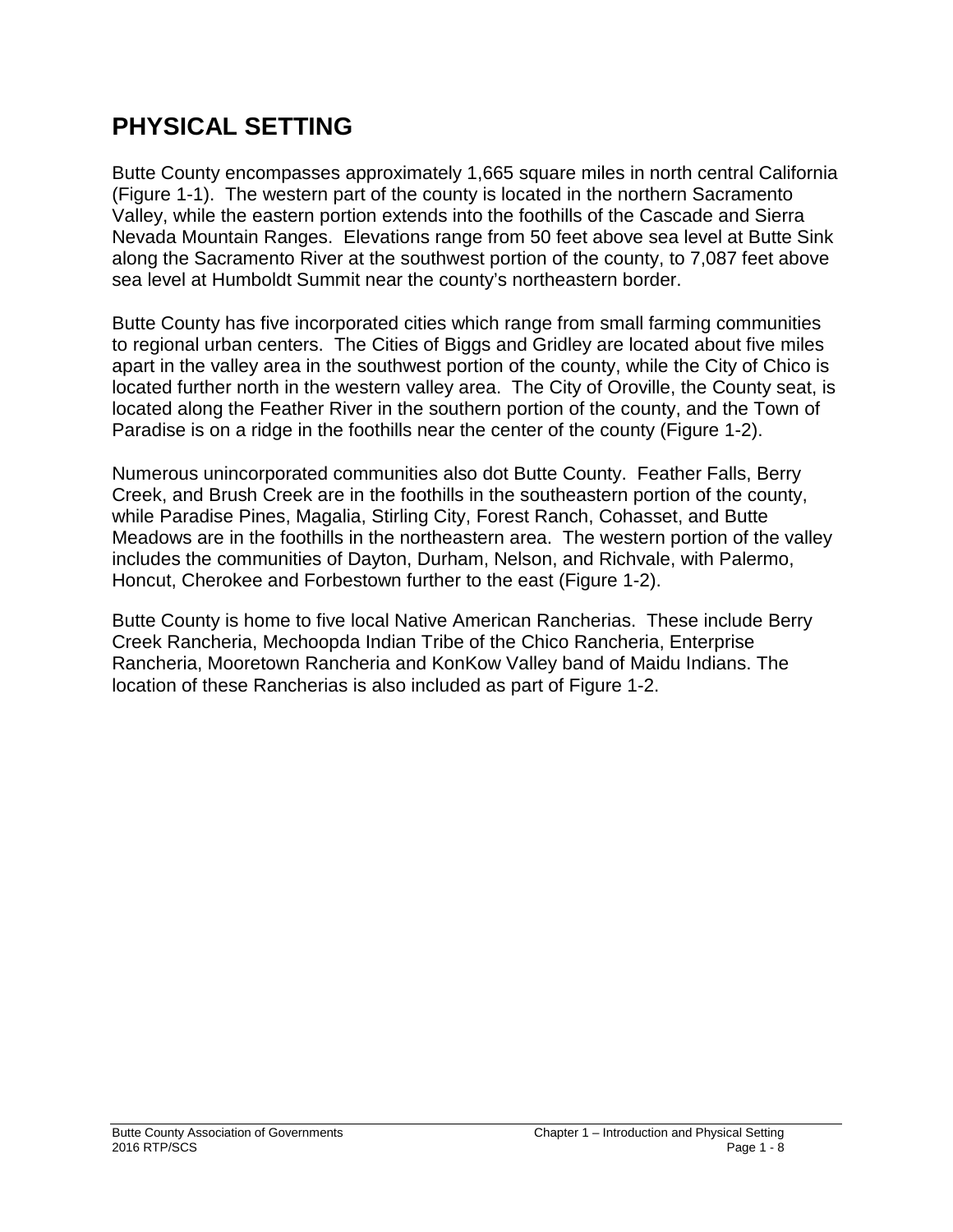**Figure 1-1 Butte County Location Map**